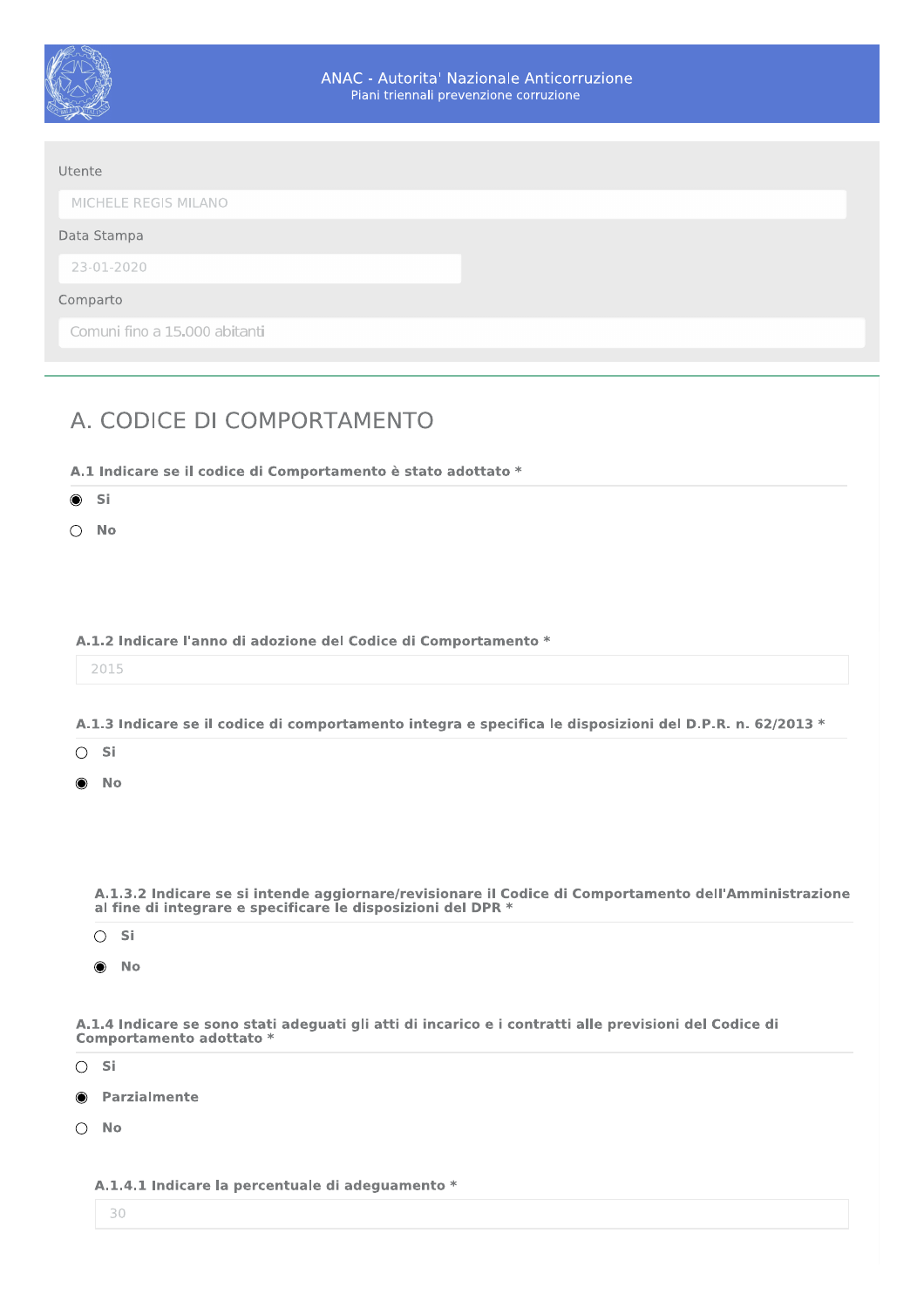A.1.5 Indicare se sono state adottate misure che garantiscono l'attuazione del Codice di Comportamento adottato \*

### ◉

 $\circ$  Si<br> $\circ$  No

### A.1.5.1 Indicare quali \*

| A.1.6.1 A. Acquisizione e progressione del<br>personale                                                      |            | $O$ Si | $\bullet$ | No        |
|--------------------------------------------------------------------------------------------------------------|------------|--------|-----------|-----------|
| A.1.6.2 B. Provvedimenti ampliativi della sfera<br>giuridica senza effetto economico diretto ed<br>immediato | $\bigcirc$ | -Si    | ◉         | <b>No</b> |
| A.1.6.3 C. Provvedimenti ampliativi della sfera<br>giuridica con effetto economico diretto ed<br>immediato   | $\bigcirc$ | - Si   | $\bullet$ | <b>No</b> |
| A.1.6.4 D. Contratti pubblici                                                                                | $\circ$    | Si     | $\bullet$ | No        |
| A.1.6.5 E. Incarichi e nomine                                                                                | $\circ$    | Si     | ◉         | No        |
| A.1.6.6 F. Gestione delle entrate, delle spese e<br>del patrimonio                                           | $\bigcirc$ | Si     | $\bullet$ | No        |
| A.1.6.7 G.Controlli, verifiche, ispezioni e<br>sanzioni                                                      | $\bigcirc$ | -Si    | $\bullet$ | <b>No</b> |
| A.1.6.8 H. Affari legali e contenzioso                                                                       | $\bigcirc$ | Si     | ◉         | <b>No</b> |
| A.1.6.9.1 I. Specifica per i Comuni                                                                          | $\bigcirc$ | Si     | $\bullet$ | <b>No</b> |

 $\circlearrowright$ 

A.1.8 Rispetto al totale di procedimenti disciplinari (di cui alla precedente domanda) indicare il numero di quelli che hanno dato luogo a sanzioni $\,^*$ 

 $\theta$ 

# B. ROTAZIONE DEL PERSONALE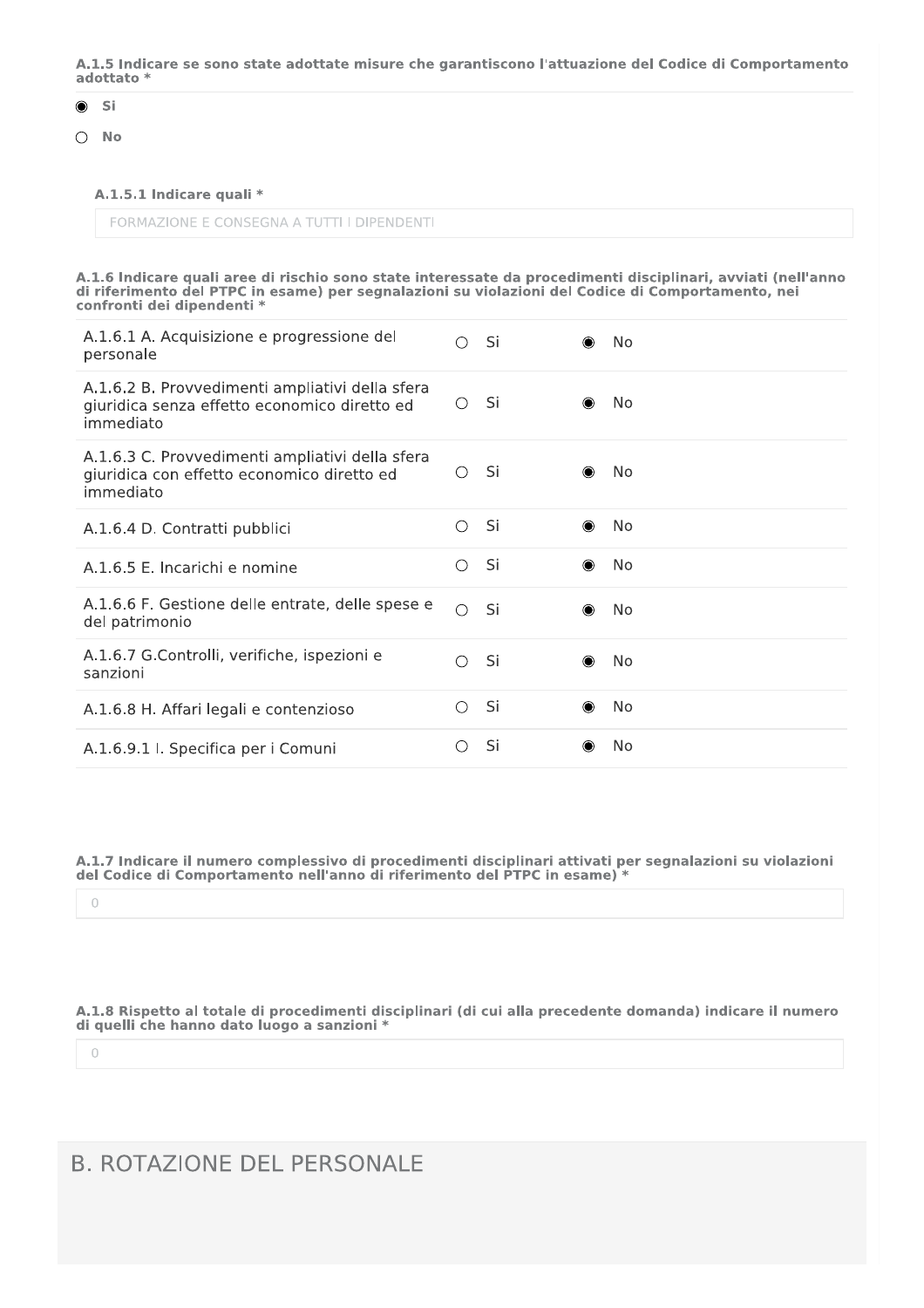Le domande relative alla misura ROTAZIONE DEL PERSONALE non appaiono in quanto in fase di programmazione è stato specificato che la misura non è stata già attuata o programmata per l'anno di riferimento

# C. Conflitto di interessi

C.1 Indicare se è stata adottata una procedura/regolamento/atto per l'adozione delle misure in materia di inconferibilità e incompatibilità per particolari posizioni dirigenziali (ai sensi del D.lgs. 39/2013) o, anche in assenza di procedura formalizzata, se la misura è stata attuata \*

Si ۰

 $\bigcap$  No

C.2 Indicare se è stata adottata una procedura/regolamento/atto per l'adozione delle misure in materia di conferimento e autorizzazione degli incarichi ai Dipendenti o, anche in assenza di procedura formalizzata, se la misura è stata attuata \*

 $\bigcirc$  Si

 $N<sub>0</sub>$ 

C.2.1 Sebbene non ancora attuata, indicare se: \*

● A.Non sono state ancora avviate le attività, ma saranno avviate nei tempi previsti dal PTPC

○ B.Sono state avviate le attività e, dunque, la misura è attualmente in corso di adozione

 $\bigcirc$  C. Non sono state ancora avviate le attività, e non saranno avviate nei tempi previsti dal PTPC

C.3 Con riferimento alle misure su inconferibilità ed incompatibilità per incarichi dirigenziali ai sensi del D.lgs. 39/2013, indicare se nel PTPC, nell'atto o regolamento adottato sono esplicitate le direttive per l'attribuzione di incarichi dirigenziali e la verifica di insussistenza di cause ostative \*

Si

 $\bigcirc$  No

C.4 Con riferimento alle misure su inconferibilità: Indicare il numero di dichiarazioni rese dagli interessati sull'insussistenza di cause di inconferibilità perventute nell'anno di riferimento del PTPC in esame \*

### C.4.1 Indicare, nell'amministrazione, a chi si applica la misura sull'inconferibilità: \*

| C.4.1.1 Dirigenti          | $\bigcirc$ Si | $\bullet$ | - No         |
|----------------------------|---------------|-----------|--------------|
| C.4.1.2 Funzionari         | ◉ Si          | ( )       | - No         |
| C.4.1.3 Altro(specificare) | $\bigcirc$ Si |           | $\bullet$ No |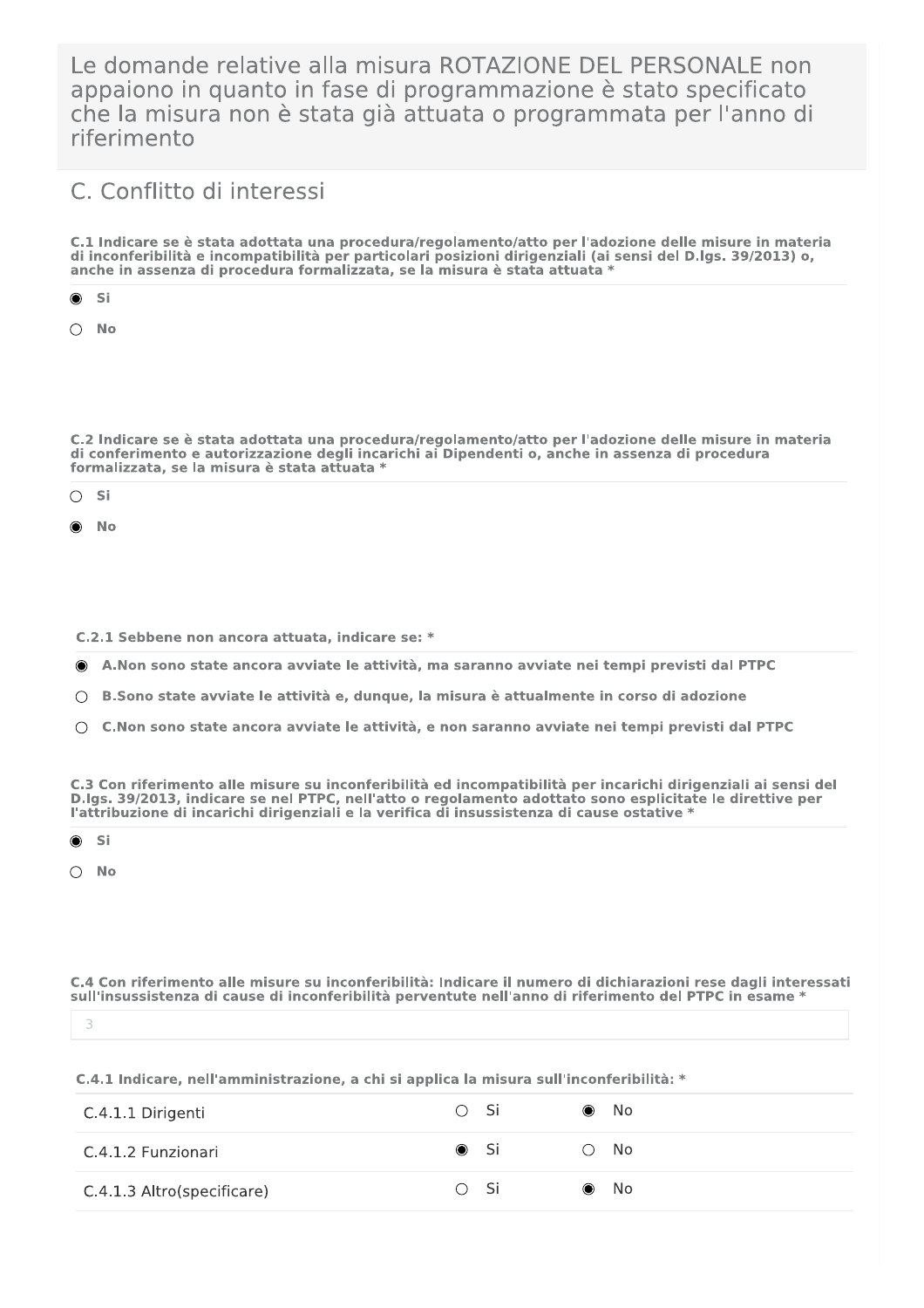C.5 Indicare se sono state effettuate verifiche sulla veridicità delle dichiarazioni rese dagli interessati sull'insussistenza di cause di inconferibilità \*



**No** ◉

C.6 Con riferimento alle misure su incompabilità: Indicare il numero di dichiarazioni rese dagli interessati sull'insussistenza di cause di incompatibilità pervenute nell'anno di riferimento del PTPC in esame \*

3

C.6.1 Indicare, nell'amministrazione, a chi si applica la misura sull'incompatibilità: \*

| C.6.1.1 Dirigenti          | ○ Si          | $\bullet$ No  |
|----------------------------|---------------|---------------|
| C.6.1.2 Funzionari         | (● Si         | $\bigcirc$ No |
| C.6.1.3 Altro(specificare) | $\bigcirc$ Si | $\bullet$ No  |

C.7 Indicare se sono state effettuate verifiche sulla veridicità delle dichiarazioni rese dagli interessati sull'insussistenza di cause di incompatibilità \*

 $\bigcirc$  Si

**No**  $\odot$ 

C.8 Con riferimento alle misure su inconferibilità ed incompatibilità per incarichi dirigenziali ai sensi del D.lgs. 39/2013, indicare se nel PTPC, nell'atto o regolamento adottato sono esplicitate direttive per effettuare controlli sui precedenti penali \*

| ٧ |  |
|---|--|

 $\bigcirc$ **No** 

C.9 Indicare se sono stati effettuati controlli sui precedenti penali nell'anno di riferimento del PTPC in esame \*

 $\bigcirc$  Si

◉ - No

C.10 Indicare se sono pervenute segnalazioni sullo svolgimento di incarichi extra-istituzionali non autorizzati \*

 $\bigcirc$  Si

**No** ⋒

# D. Whistleblowing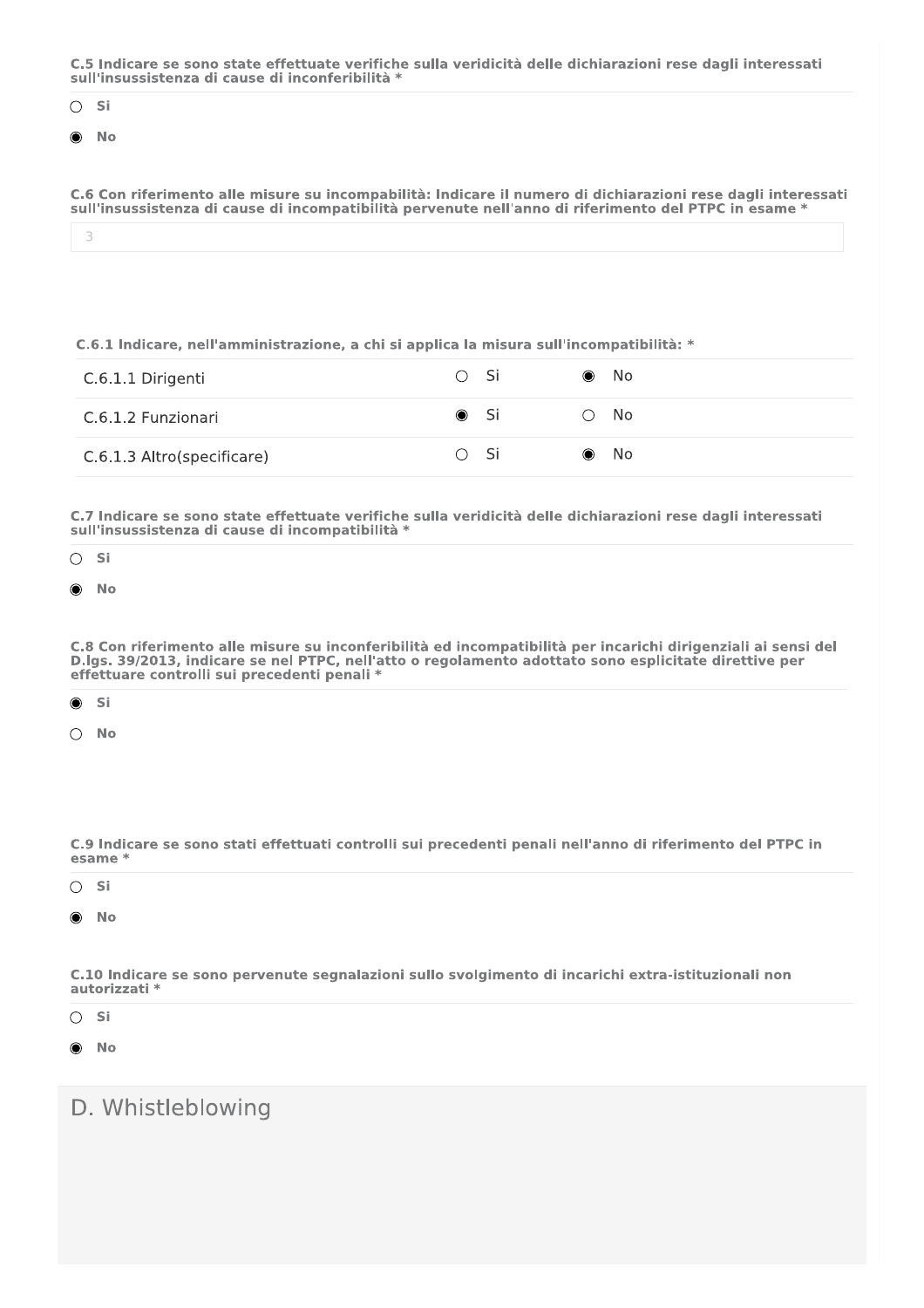D.1 Indicare se è stata adottata la procedura per l'adozione della misura "Whistleblowing" o, anche in assenza di procedura formalizzata, se la misura è stata attuata \*

- $\bullet$  Si
- $\bigcirc$  No

## D.2 Indicare attraverso quale tra i seguenti mezzi possono essere inoltrate le segnalazioni: \*

| D.2.1 Documento cartaceo                                          | $\bullet$ Si                                  |      | No.          |
|-------------------------------------------------------------------|-----------------------------------------------|------|--------------|
| D.2.2 Email                                                       | O Si                                          |      | $\bullet$ No |
| D.2.3 Sistema informativo dedicato senza<br>garanzia di anonimato | $\bigcirc$                                    | - Si | $\bullet$ No |
| D.2.4 Sistema informativo dedicato con<br>garanzia di anonimato   | $\left( \begin{array}{c} \end{array} \right)$ | - Si | - No         |

D.3 Indicare da quali soggetti possono pervenire le segnalazioni:\*

|                  | D.3.1 Solo dipendenti pubblici *                                     |
|------------------|----------------------------------------------------------------------|
| $\odot$ Si       |                                                                      |
| No<br>$\bigcirc$ |                                                                      |
|                  |                                                                      |
|                  |                                                                      |
|                  |                                                                      |
|                  | D.3.2 Altri soggetti assimilati a dipendenti pubblici *              |
|                  | $\bigcirc$ Si                                                        |
|                  | $\bullet$ No                                                         |
|                  |                                                                      |
|                  | D.4 Indicare se, nel corso dell'anno, sono pervenute segnalazioni: * |
| $\bigcirc$ Si    |                                                                      |
| $\odot$ No       |                                                                      |
|                  |                                                                      |
| E. Formazione    |                                                                      |

#### E.1 Indicare se, nell'anno in corso, è stata attuata la Formazione in materia di prevenzione della corruzione e trasparenza \*



 $\bigcirc$  No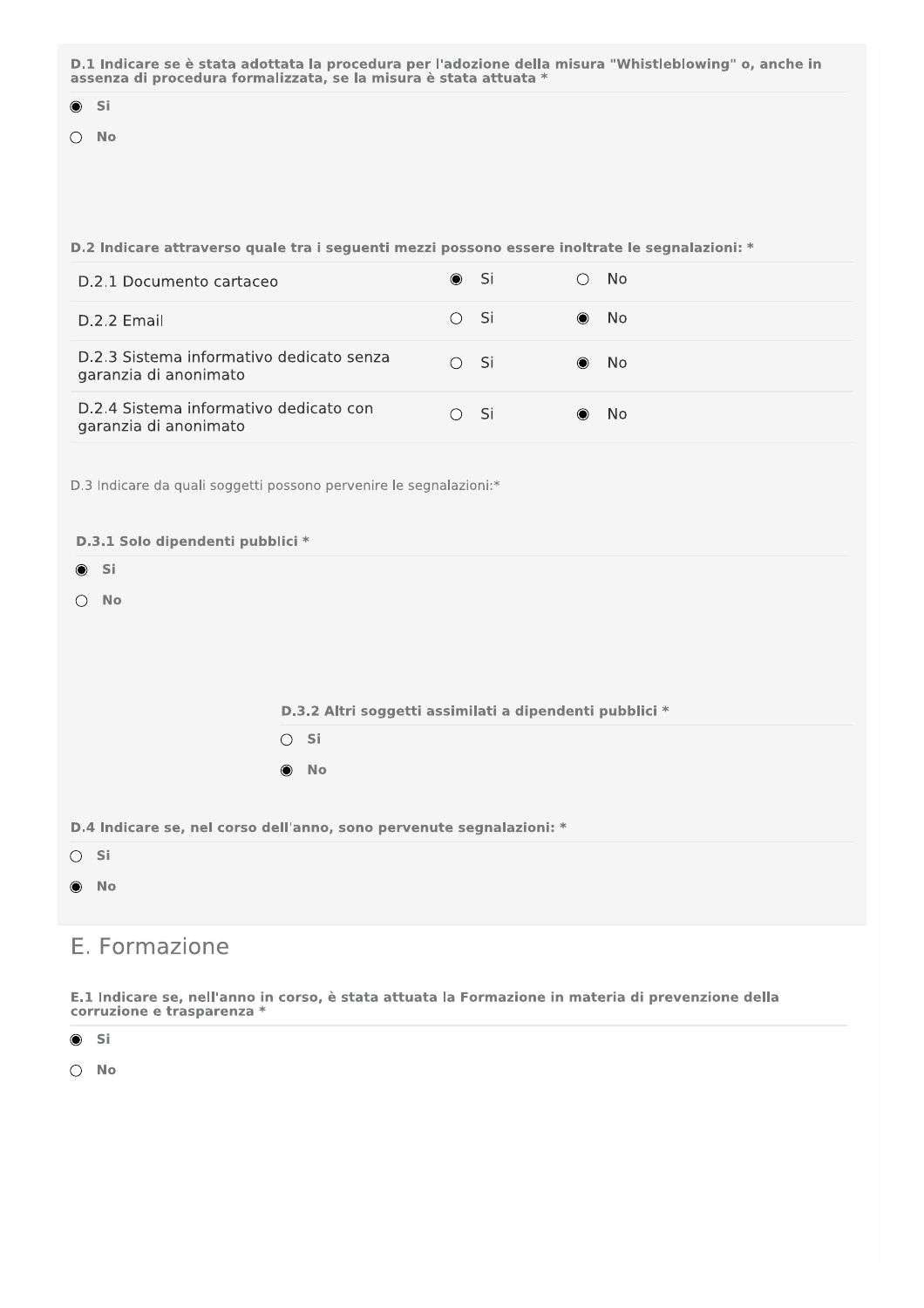E.2 Indicare a quali dei seguenti soggetti è stata erogata formazione sul tema della prevenzione della corruzione e/o tecnica/specialistica sui processi particolarmente esposti al rischio: \*

| <b>E.2.1 RPCT</b>    | $\bullet$ Si       | No.<br>◯          |
|----------------------|--------------------|-------------------|
| E.2.2 Staff del RPCT | - Si<br>$\bigcirc$ | No<br>$\bullet$   |
| E.2.3 Referenti      | - Si<br>$\bigcirc$ | No<br>∩           |
| E.2.4 Dirigenti      | - Si<br>$\bigcirc$ | No<br>∩           |
| E.2.5 Funzionari     | $\bullet$ Si       | No.<br>$\bigcirc$ |
| E.2.6 Altri          | - Si<br>$\bullet$  | No                |

E.2.1.1 RPCT : Indicare il numero medio di ore di formazione erogate \*

### 12

E.2.5.1 Funzionari : Indicare il numero medio di ore di formazione erogate \*

 $\overline{2}$ 

E.2.6.1 Specificare altri \*

**DIPENDENTI** 

E.2.6.2 Altri: Indicare il numero medio di ore di formazione erogate \*

 $\overline{2}$ 

E.3 Indicare se, per ogni corso di formazione, sono stati somministrati ai partecipanti presenti dei questionari finalizzati a misurare il loro livello di gradimento \*

 $\bigcirc$  Si

**No**  $\bullet$ 

E.4 Indicare se la formazione è stata erogata da soggetti interni o esterni \*

 $\boxtimes$  Interni

 $\Box$  Esterni

F. Trasparenza

F.1 Indicare se sono stati svolti monitoraggi sulla pubblicazione dei dati così come previsti nel PTPC \*

 $\odot$  Si

 $\bigcirc$  No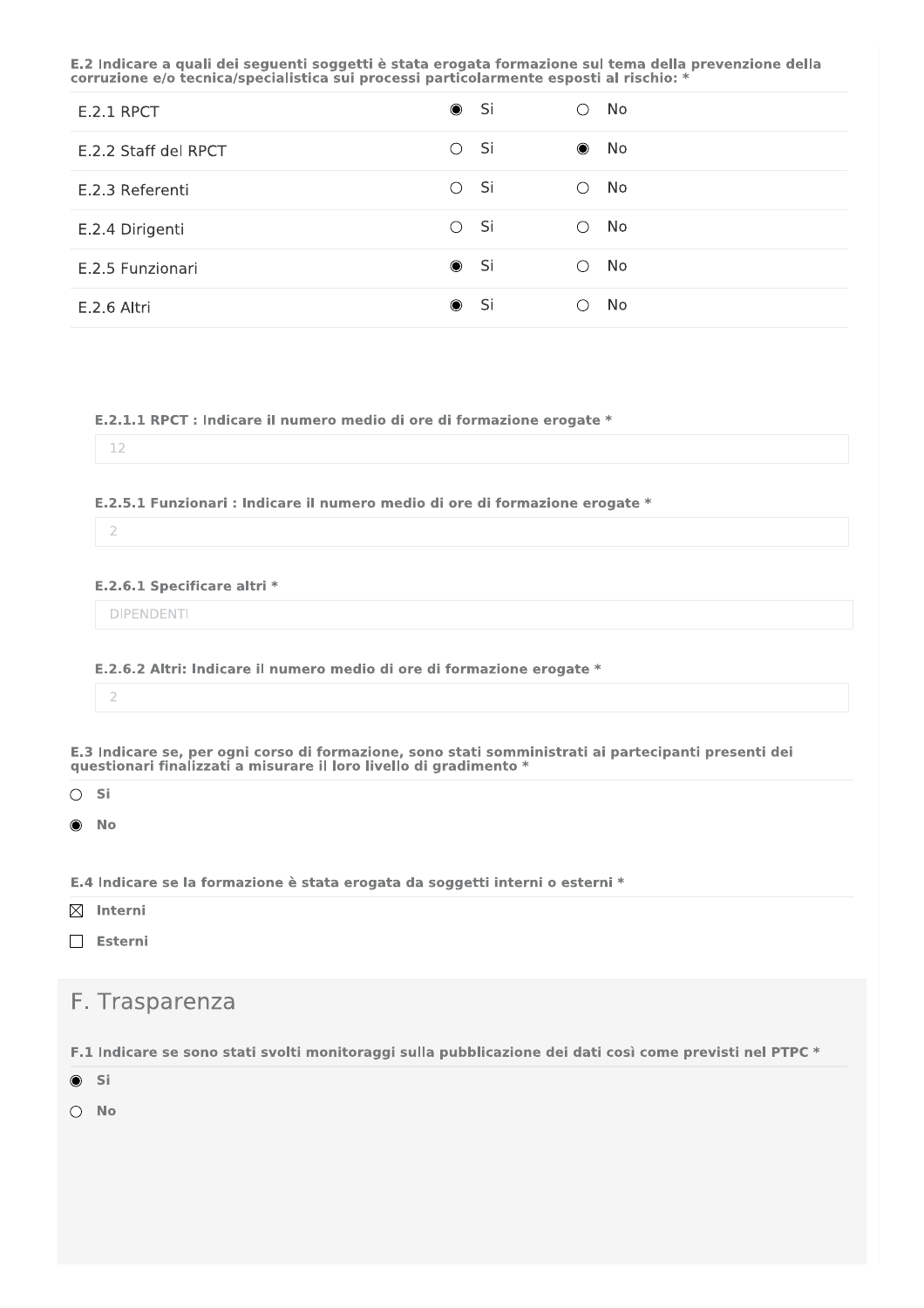- $\bigcirc$  Trimestrale
- Semestrale
- Annuale
- O Altro(specificare)

F.1.2 Indicare se i monitoraggi hanno evidenziato irregolarità nella pubblicazione dei dati \*

- $\bigcirc$  Si
- $\odot$  No

F.2 Indicare se l'amministrazione ha realizzato l'informatizzazione del flusso per alimentare la pubblicazione dei dati nella sezione "Amministrazione trasparente†\*

- $\bigcirc$  Si
- $\bigcirc$  No
- Solo in parte
- In corso di adozione

F.3 Indicare se il sito istituzionale, relativamente alla sezione "Amministrazione trasparente", traccia il numero delle visite \*

 $\odot$  Si

 $\bigcirc$  No

F.3.1 Indicare il numero delle visite al sito per l'anno di riferimento \*

259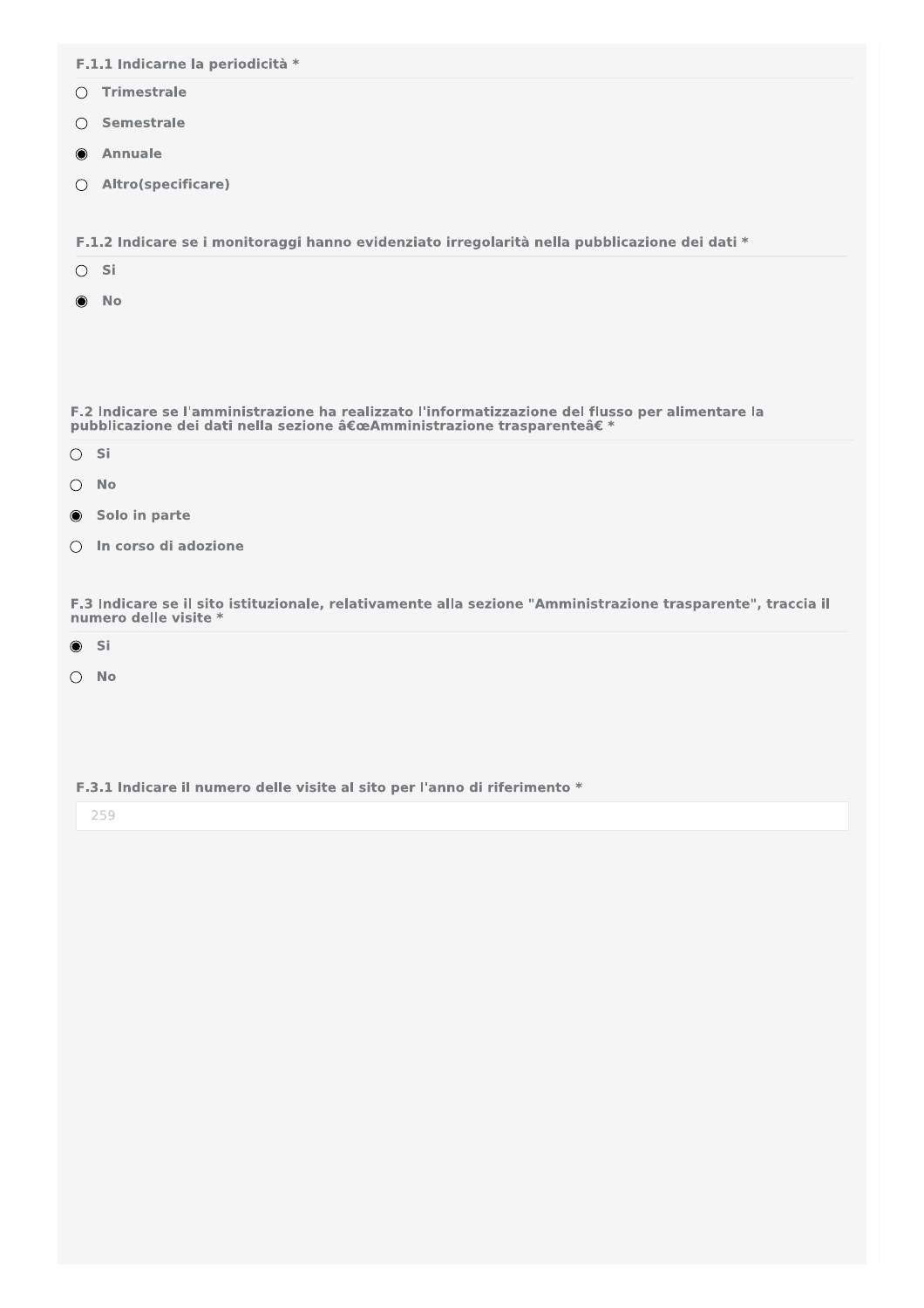- F.3.2 Indicare la sezione che ha ricevuto il numero maggiore di visite tra le seguenti: \*
- F.3.2.1 Dato non disponibile per le singole sezioni
- F.3.2.2 Disposizioni generali
- $O$  F.3.2.3 Organizzazione
- F.3.2.4 Consulenti e collaboratori
- $\bigcirc$  F.3.2.5 Personale
- F.3.2.6 Bandi di concorso
- F.3.2.7 Performance
- F.3.2.8 Enti controllati
- F.3.2.9 Attività e procedimenti
- F.3.2.10 Provvedimenti
- F.3.2.11 Controlli sulle imprese
- F.3.2.12 Bandi di gara e contratti
- F.3.2.13 Sovvenzioni, contributi, sussidi, vantaggi economici
- **6** F.3.2.14 Bilanci
- F.3.2.15 Beni immobili e gestione patrimonio
- F.3.2.16 Controlli e rilievi sull'amministrazione
- F.3.2.17 Servizi erogati
- F.3.2.18 Opere pubbliche
- F.3.2.19 Pianificazione e governo del territorio
- $\bigcirc$  F.3.2.20 Informazioni ambientali
- F.3.2.21 Strutture sanitarie private accreditate
- F.3.2.22 Interventi straordinari e di emergenza
- F.3.2.23 Altri contenuti

F.4 Indicare se è stata adottata e pubblicata sul sito la procedura per la gestione delle richieste di accesso civico "semplice" >

### $\odot$  Si

 $\bigcirc$  No

F.5 Indicare se sono pervenute richieste di accesso civico "semplice" \*

 $\bigcirc$  Si

 $\odot$  No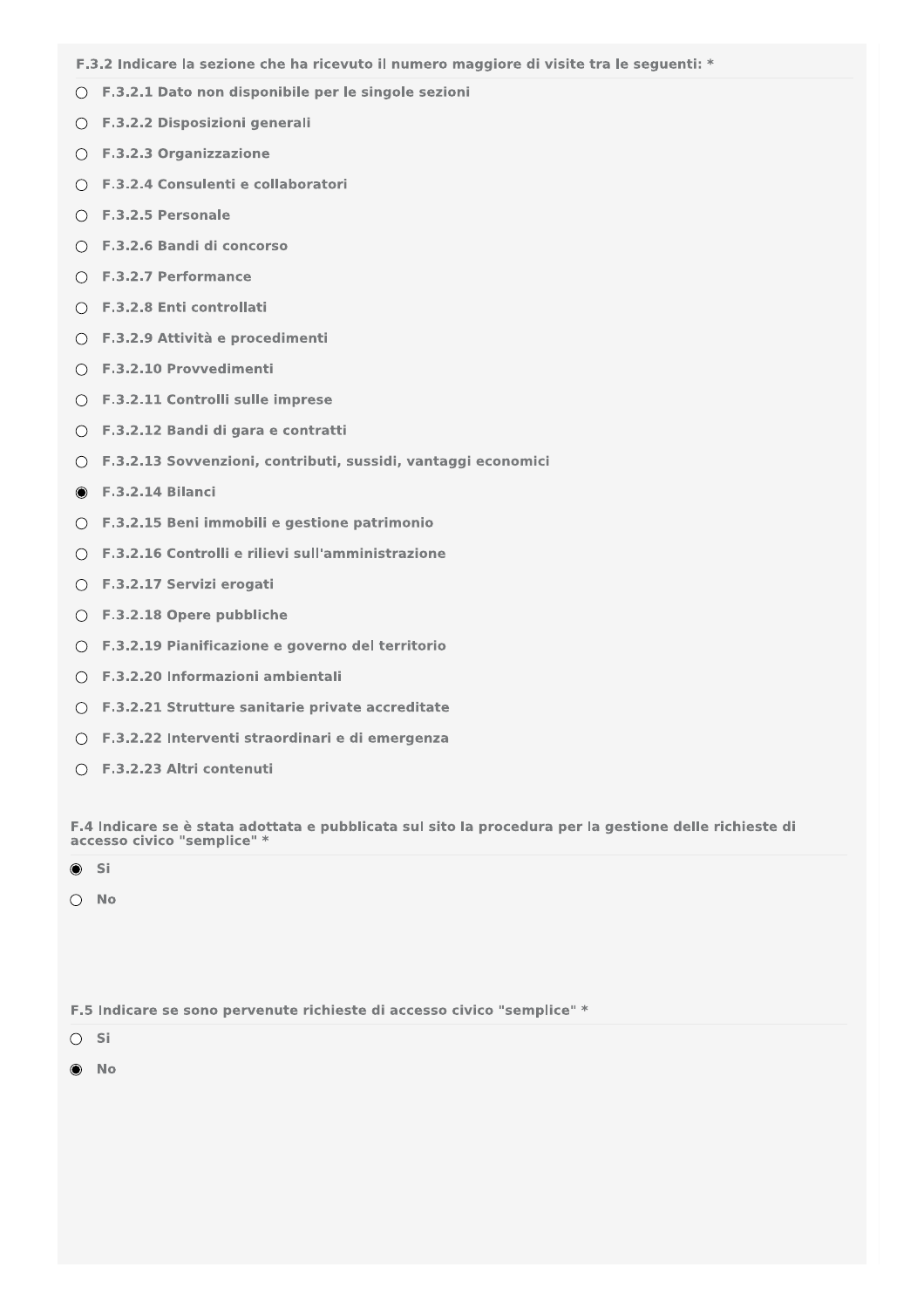|                  | F.6 Indicare se è stata adottata e pubblicata sul sito la procedura per la gestione delle richieste di<br>accesso civico "generalizzato" *                                                                                                                |
|------------------|-----------------------------------------------------------------------------------------------------------------------------------------------------------------------------------------------------------------------------------------------------------|
| $\bullet$ Si     |                                                                                                                                                                                                                                                           |
| $\bigcirc$       | No                                                                                                                                                                                                                                                        |
|                  | F.7 Indicare se sono pervenute richieste di accesso civico "generalizzato" *                                                                                                                                                                              |
| $\bigcirc$ Si    |                                                                                                                                                                                                                                                           |
| $\bullet$        | <b>No</b>                                                                                                                                                                                                                                                 |
|                  | F.8 Indicare se è stato istituito il registro degli accessi *                                                                                                                                                                                             |
| $\odot$ Si       |                                                                                                                                                                                                                                                           |
| $\bigcirc$       | - No                                                                                                                                                                                                                                                      |
|                  | F.8.1 Indicare se è stata rispettata l'indicazione che prevede di riportare nel registro l'esito delle istanze                                                                                                                                            |
| $\circledbullet$ | - Si                                                                                                                                                                                                                                                      |
|                  | $\bigcirc$ No                                                                                                                                                                                                                                             |
|                  | G. Svolgimento attività successiva cessazione lavoro (Pantouflage)                                                                                                                                                                                        |
|                  | G.1 Indicare se è stata adottata una procedura/regolamento/atto per l'adozione della misura<br>"Svolgimento di attività successiva alla cessazione del rapporto di lavoro" o, anche in assenza di<br>procedura formalizzata, se la misura è stata attuata |
| $\bullet$        | Si                                                                                                                                                                                                                                                        |
| ○                | No                                                                                                                                                                                                                                                        |
|                  |                                                                                                                                                                                                                                                           |
|                  | G.1.2 Indicare se sono state effettuati controlli sull'attuazione della misura *                                                                                                                                                                          |
| $\bigcirc$       | Si                                                                                                                                                                                                                                                        |
|                  | - No                                                                                                                                                                                                                                                      |
|                  | H. Commissioni e conferimento incarichi in caso di condanna                                                                                                                                                                                               |
|                  | H.1 Indicare se è stata adottata una procedura/regolamento/atto per l'adozione della misura                                                                                                                                                               |

"Commissioni, assegnazioni di uffici e conferimento di incarichi in caso di condanna per delitti contro le<br>PA" o, anche in assenza di procedura formalizzata, se la misura è stata attuata \*

| í |  |
|---|--|
|   |  |

 $\bigcirc$  No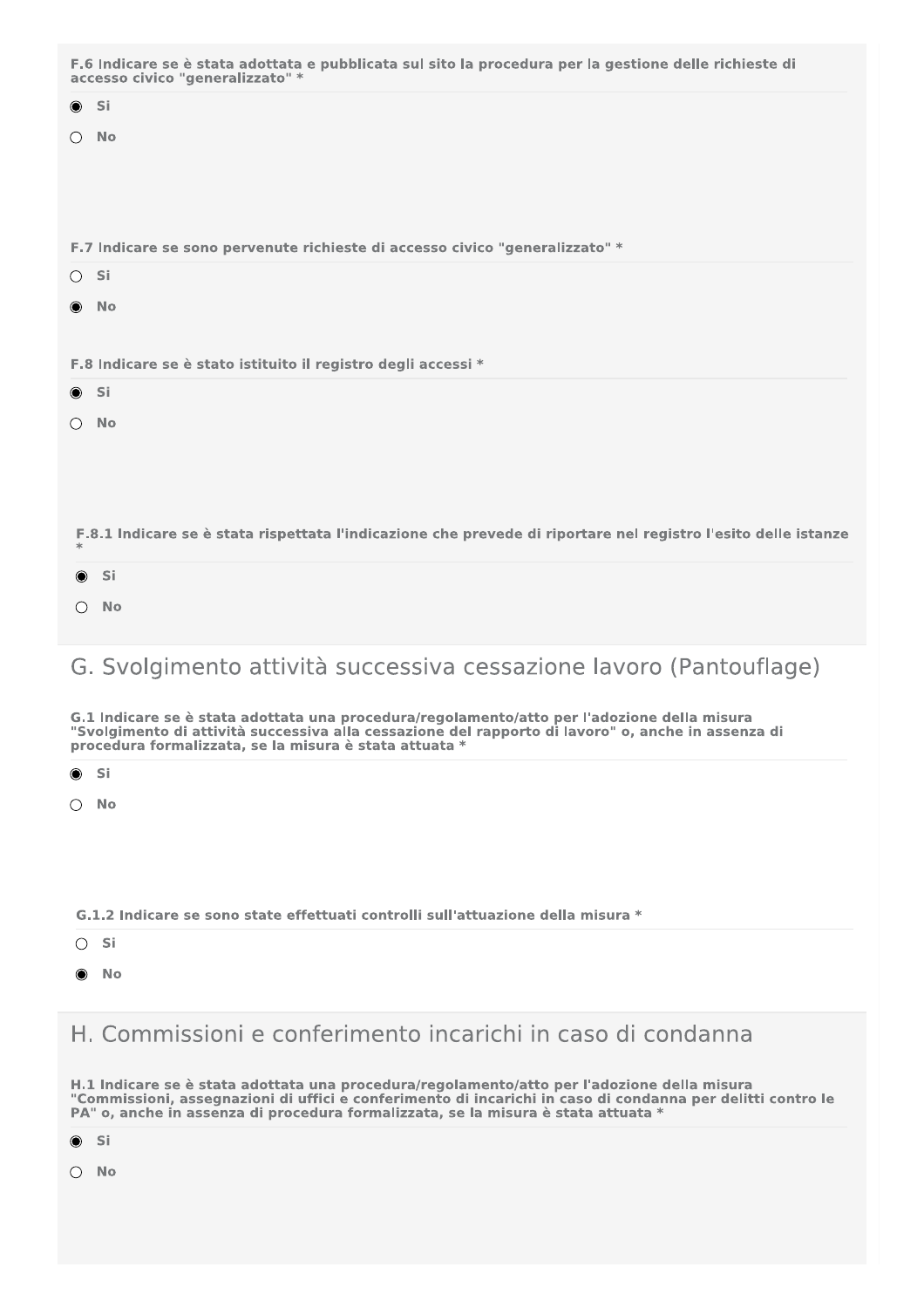| H.1.2 Indicare se sono pervenute segnalazioni relative alla violazione dei divieti contenuti nell'art. 35 bis<br>del d.lgs. n. 165/2001 (partecipazione a commissioni e assegnazioni agli uffici ai soggetti condannati,<br>anche con sentenza non passata in giudicato, per i reati di cui al Capo I, Titolo II, Libro II, c.p.) * |  |
|-------------------------------------------------------------------------------------------------------------------------------------------------------------------------------------------------------------------------------------------------------------------------------------------------------------------------------------|--|
| $\bigcirc$ Si                                                                                                                                                                                                                                                                                                                       |  |
| $\bullet$ No                                                                                                                                                                                                                                                                                                                        |  |
|                                                                                                                                                                                                                                                                                                                                     |  |
| H.1.3 Indicare se sono state effettuati controlli sull'attuazione della misura *                                                                                                                                                                                                                                                    |  |
| $\bigcirc$ Si                                                                                                                                                                                                                                                                                                                       |  |
| $\bullet$ No                                                                                                                                                                                                                                                                                                                        |  |

# I. Patti di integrità

I.1 Indicare se l'amministrazione ha adottato (e pubblicato) il "Patto di integrità" almeno nel suo contenuto essenziale oppure se l'amministrazione ha adottato la misura "Patti di integrità" anche attraverso la pubblicazione almeno nei suoi contenuti essenziali \*

Si  $\bullet$ 

 $\bigcirc$  No

## I.1.2 Indicare il numero di Bandi in cui sono state inserite le clausole dei Patti di Integrità \*

 $\circ$ 

I.1.3 Indicare il numero di soggetti con cui si è stipulato il Patto di Integrità \*

32

1.1.4 Indicare se sono stati effettuati controlli sull'attuazione della misura

 $\bigcirc$  Si

 $\odot$  No

I.1.5 Indicare se ci sono stati casi di attivazione delle azioni di tutela previste in eventuali protocolli di legalità o patti di integrità inseriti nei contratti stipulati \*

 $\bigcirc$  Si

 $\odot$  No

# L. Attuazione delle misure generali

L.1 Indicare se il complesso delle misure attuate ha avuto un effetto (diretto o indiretto):\*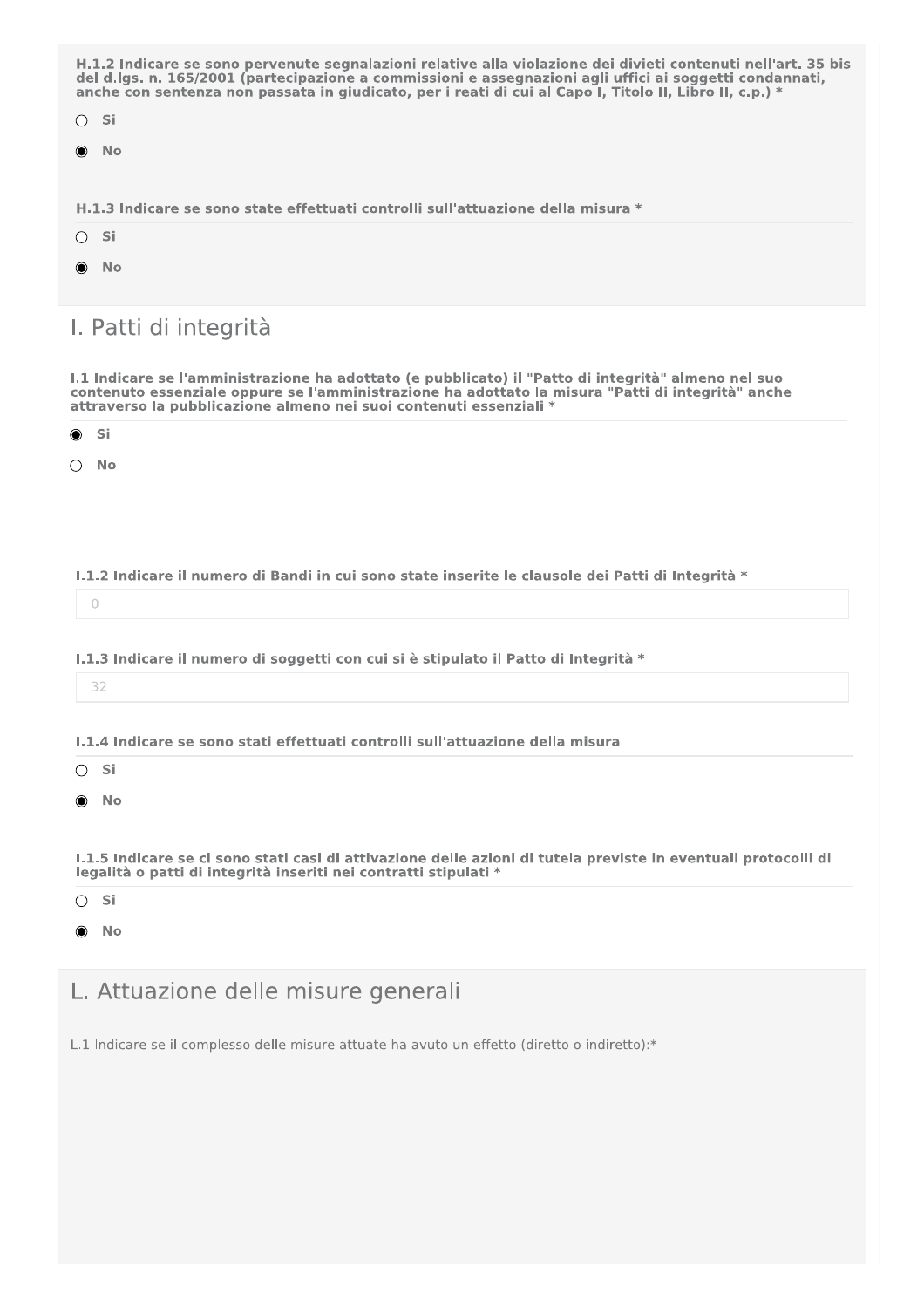L.1.1 A. Sulla qualità dei servizi \*

- $O$  L1.1.1 Positivo
- $O$  L.1.1.2 Negativo
- $\bullet$  L.1.1.3 Neutrale

L.1.2 B. Sull'efficienza dei servizi (es. in termini di riduzione dei tempi di erogazione dei servizi) \*

- O L1.2.1 Positivo
- $O$  L.1.2.2 Negativo
- $\bullet$  L.1.2.3 Neutrale

L.1.3 C. Sul funzionamento dell'amministrazione (es. in termini di semplificazione/snellimento delle procedure) \*

- O L1.3.1 Positivo
- $\bullet$  L.1.3.2 Negativo
- $O$  L.1.3.3 Neutrale

## L.1.4 D. Sulla diffusione della cultura della legalità \*

- $\bullet$  L1.4.1 Positivo
- $O$  L.1.4.2 Negativo
- $O$  L.1.4.3 Neutrale

## L.1.5 E. Sulle relazioni con i cittadini \*

- $O$  L1.5.1 Positivo
- $O$  L.1.5.2 Negativo
- $\bullet$  L.1.5.3 Neutrale
- L.1.6 F. Altro (specificare)
- $O$  L1.6.1 Positivo
- $O$  L.1.6.2 Negativo
- $O$  L.1.6.3 Neutrale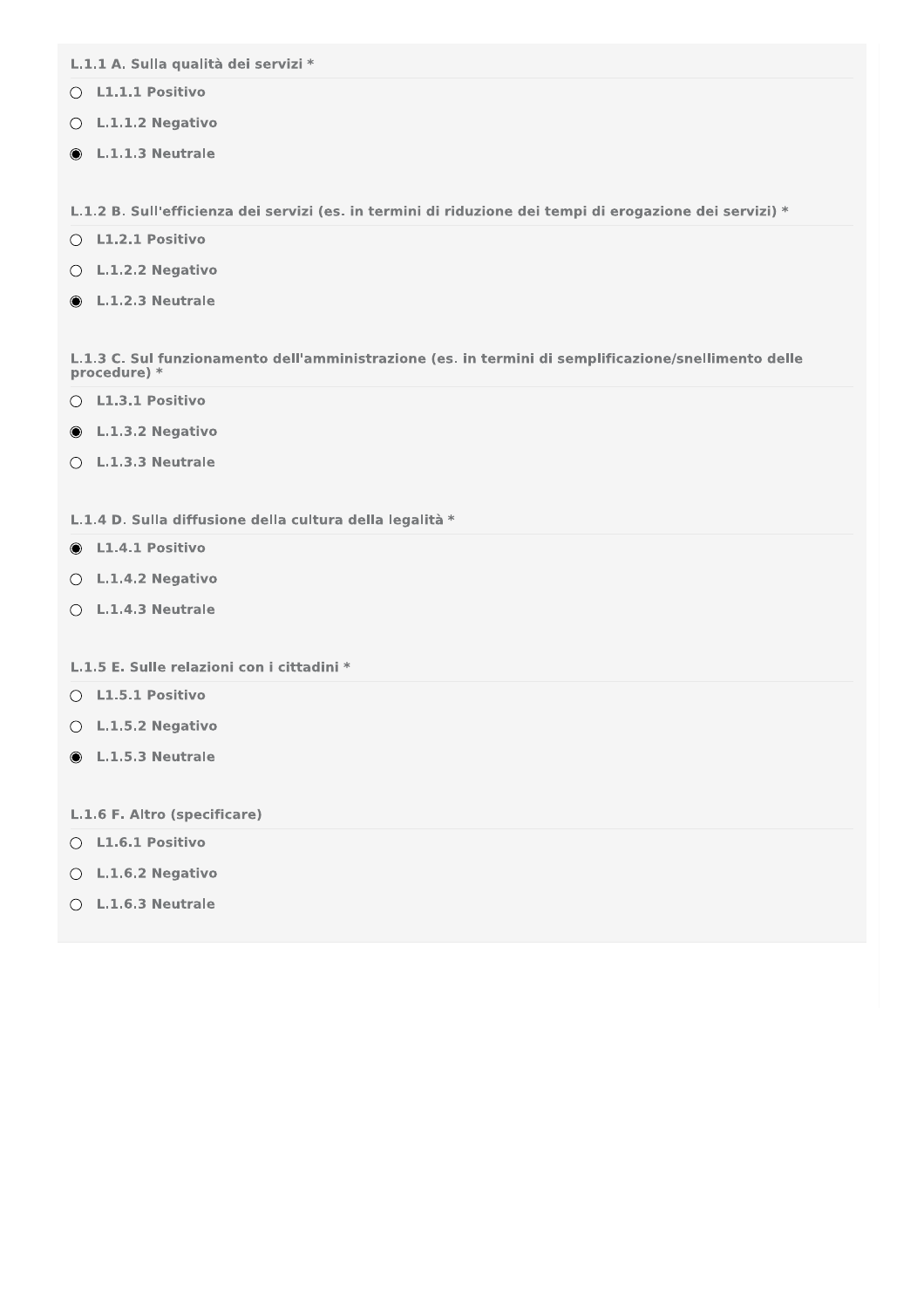# A. MISURE SPECIFICHE DI CONTROLLO

A.1 Con riferimento alle misure specifiche previste in fase di programmazione, per ciascuna area di rischio selezionata, rispondere alle domande

## A.1.2 D. Contratti pubblici

## A.1.2.1 Numero di misure programmate

- A.1.2.2 Numero di misure attuate nei tempi previsti \*
- A.1.2.3 Numero di misure NON attuate nei tempi previsti \*
	- $\circ$

 $\mathbbm{1}$ 

 $\bar{1}$ 

## A.1.2 E. Incarichi e nomine

## A.1.2.1 Numero di misure programmate

 $\overline{4}$ 

## A.1.2.2 Numero di misure attuate nei tempi previsti \*

|--|

## A.1.2.3 Numero di misure NON attuate nei tempi previsti \*

 $\overline{4}$ 

## A.1.2.4 In relazione alle misure che non sono state attuate indicare se \*

## A.1.2.4.1 A. Non sono state ancora avviate le attività, ma saranno avviate nei tempi previsti dal PTPC \*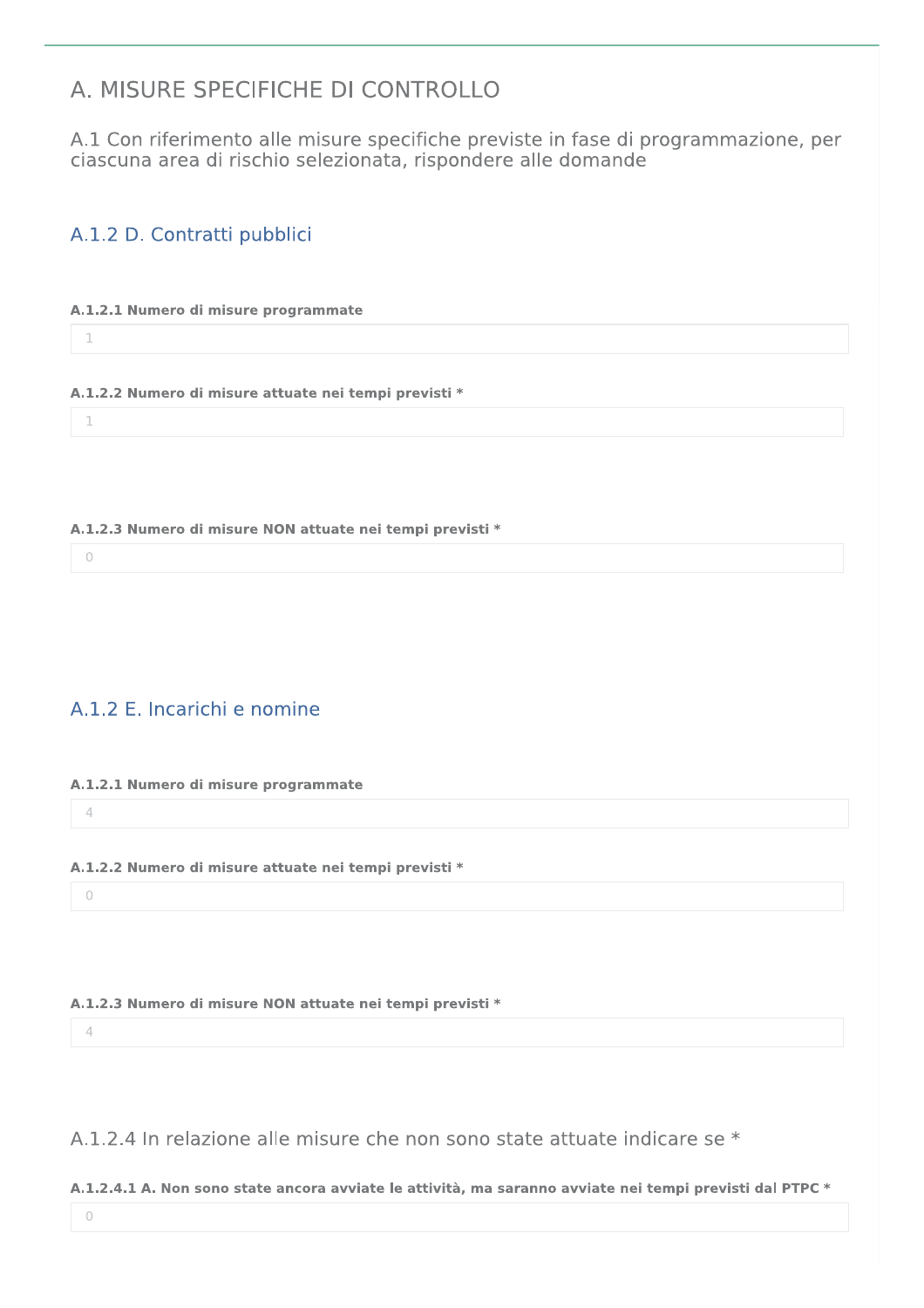$\overline{4}$ 

A.1.2.4.3 C. Non sono state ancora avviate le attività, e non saranno avviate nei tempi previsti dal PTPC \*  $\circlearrowright$ 

## **B. TRASPARENZA**

B.1 Con riferimento alle misure specifiche previste in fase di programmazione, per ciascuna area di rischio selezionata, rispondere alle domande

## B.1.2 A. Acquisizione e progressione del personale

## **B.1.2.1 Numero di misure programmate**

 $\top$ 

 $\overline{\phantom{a}}$ 

B.1.2.2 Numero di misure attuate nei tempi previsti \*

B.1.2.3 Numero di misure NON attuate nei tempi previsti \*

 $\bigcap$ 

## B.1.2 C. Provvedimenti ampliativi della sfera giuridica con effetto economico diretto ed immediato (es. erogazione contributi, etc.)

**B.1.2.1 Numero di misure programmate** 

 $\mathbf 1$ 

B.1.2.2 Numero di misure attuate nei tempi previsti \*

 $\overline{\phantom{a}}$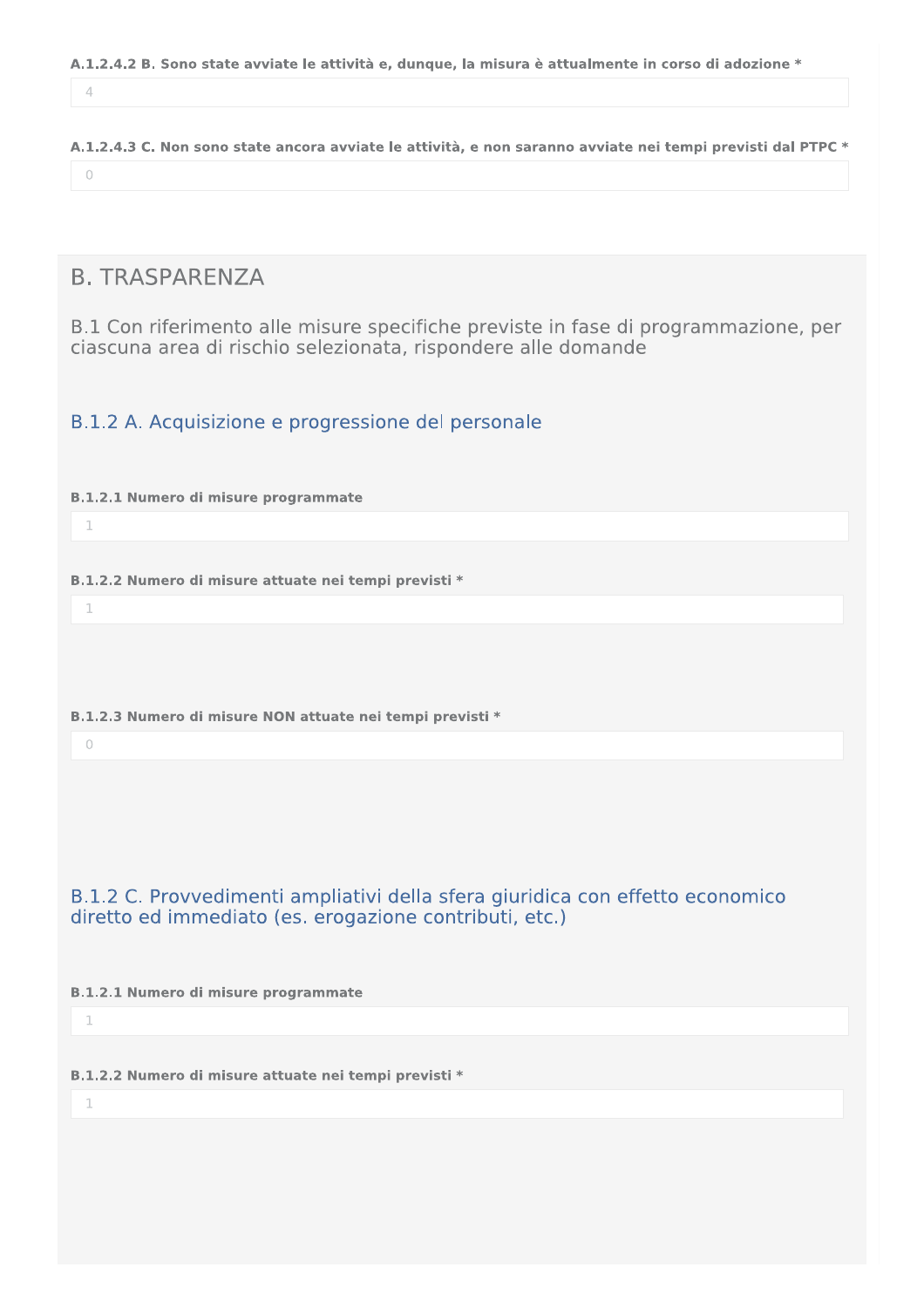$\bigcap$ 

## C. MISURE SPECIFICHE DI DEFINIZIONE E PROMOZIONE DELL'ETICA E DI STANDARD DI COMPORTAMENTO

C.1 Con riferimento alle misure specifiche previste in fase di programmazione, per ciascuna area di rischio selezionata, rispondere alle domande

## C.1.2 D. Contratti pubblici

C.1.2.1 Numero di misure programmate

 $\overline{\phantom{a}}$ 

 $\mathbf{1}$ 

C.1.2.2 Numero di misure attuate nei tempi previsti \*

## C.1.2.3 Numero di misure NON attuate nei tempi previsti \*

 $\overline{O}$ 

# D. MISURE SPECIFICHE DI REGOI AMENTAZIONE

In fase di programmazione non sono state previste MISURE SPECIFICHE DI **REGOLAMENTAZIONE** 

## F. MISURE SPECIFICHE DI SEMPLIFICAZIONE

In fase di programmazione non sono state previste MISURE SPECIFICHE DI **SEMPLIFICAZIONE** 

## F. MISURE SPECIFICHE DI FORMAZIONE

In fase di programmazione non sono state previste MISURE SPECIFICHE DI **FORMAZIONE**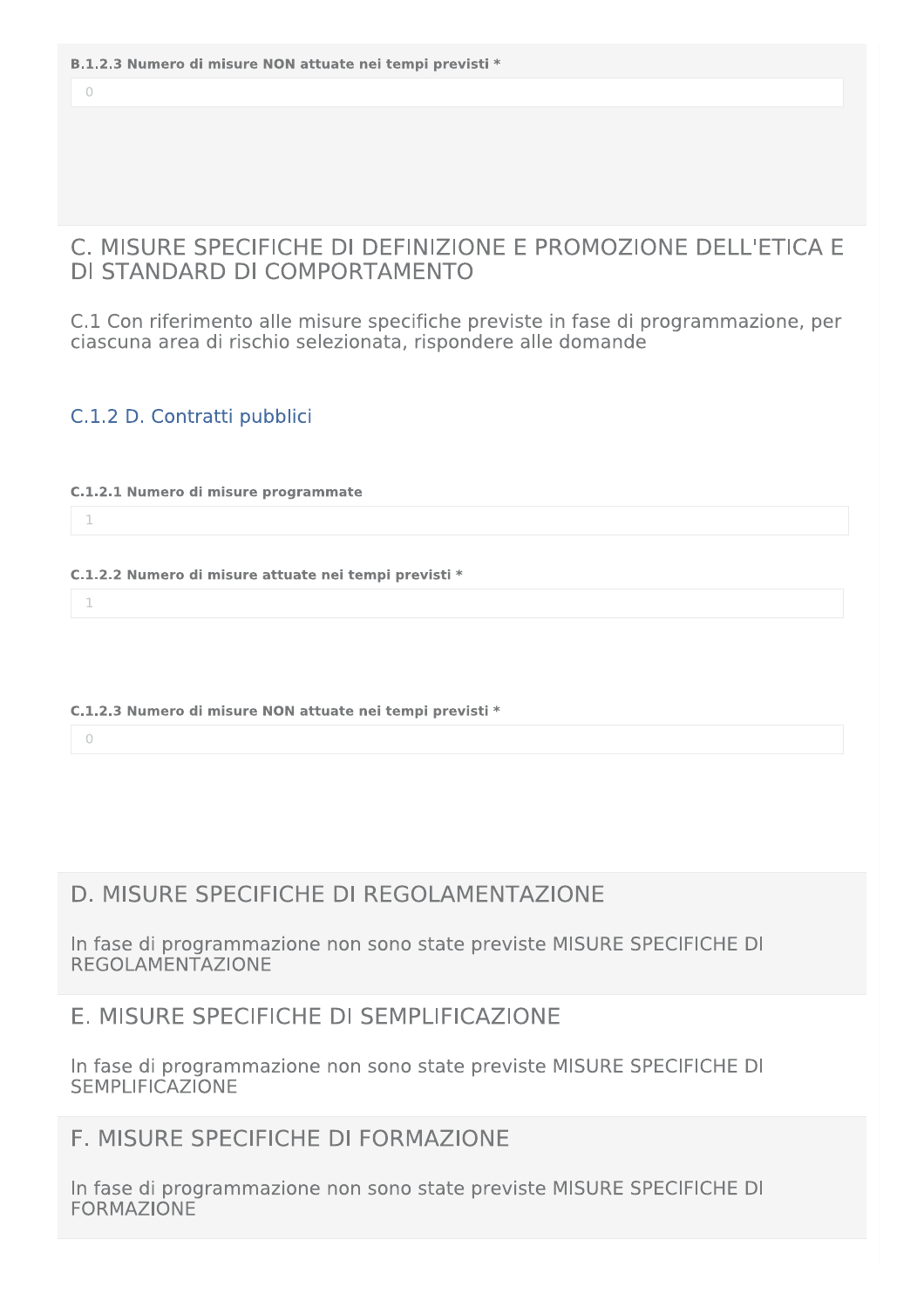# G. MISURE SPECIFICHE DI ROTAZIONE

In fase di programmazione non sono state previste MISURE SPECIFICHE DI **ROTAZIONE** 

# H. MISURE SPECIFICHE DI DISCIPLINA DEL CONFLITTO DI INTERESSI

In fase di programmazione non sono state previste MISURE SPECIFICHE DI DISCIPLINA DEL CONFLITTO DI INTERESSI MELITTO DI INTERESSI<br>MELITTO DI INTERESSI<br>DELLE MISURE SPECIFICI<br>Melle misure attuate ha avuto un effetto

# I. ATTUAZIONE DELLE MISURE SPECIFICHE

 $1.1$  Indicare se il complesso delle misure attuate ha avuto un effetto (diretto o indiretto):\*

## 1.1.1 A.Sulla qualità dei servizi \*

- $\bigcirc$  I.1.1.1 Positivo
- $\bigcirc$  I.1.1.2 Negativo
- $\bullet$  1.1.1.3 Neutrale

I.1.2 B. Sull'efficienza dei servizi (es. in termini di riduzione dei tempi di erogazione dei servizi) \*

- $\bigcirc$  1.1.2.1 Positivo
- $\bigcirc$  I.1.2.2 Negativo
- $\odot$  1.1.2.3 Neutrale

I.1.3 C. Sul funzionamento della società o dell'ente (es. in termini di semplificazione/snellimento delle procedure)<sup>\*</sup>

- $\bigcirc$  I.1.3.1 Positivo
- $\odot$  I.1.3.2 Negativo
- $\bigcirc$  1.1.3.3 Neutrale

## 1.1.4 D. Sulla diffusione della cultura della legalità \*

- $\odot$  I.1.4.1 Positivo
- $\bigcirc$  I.1.4.2 Negativo
- $\bigcirc$  1.1.4.3 Neutrale

## I.1.5 E. Sulle relazioni con i cittadini \*

- $\bigcirc$  1.1.5.1 Positivo
- $\bigcirc$  1.1.5.2 Negativo
- $\odot$  1.1.5.3 Neutrale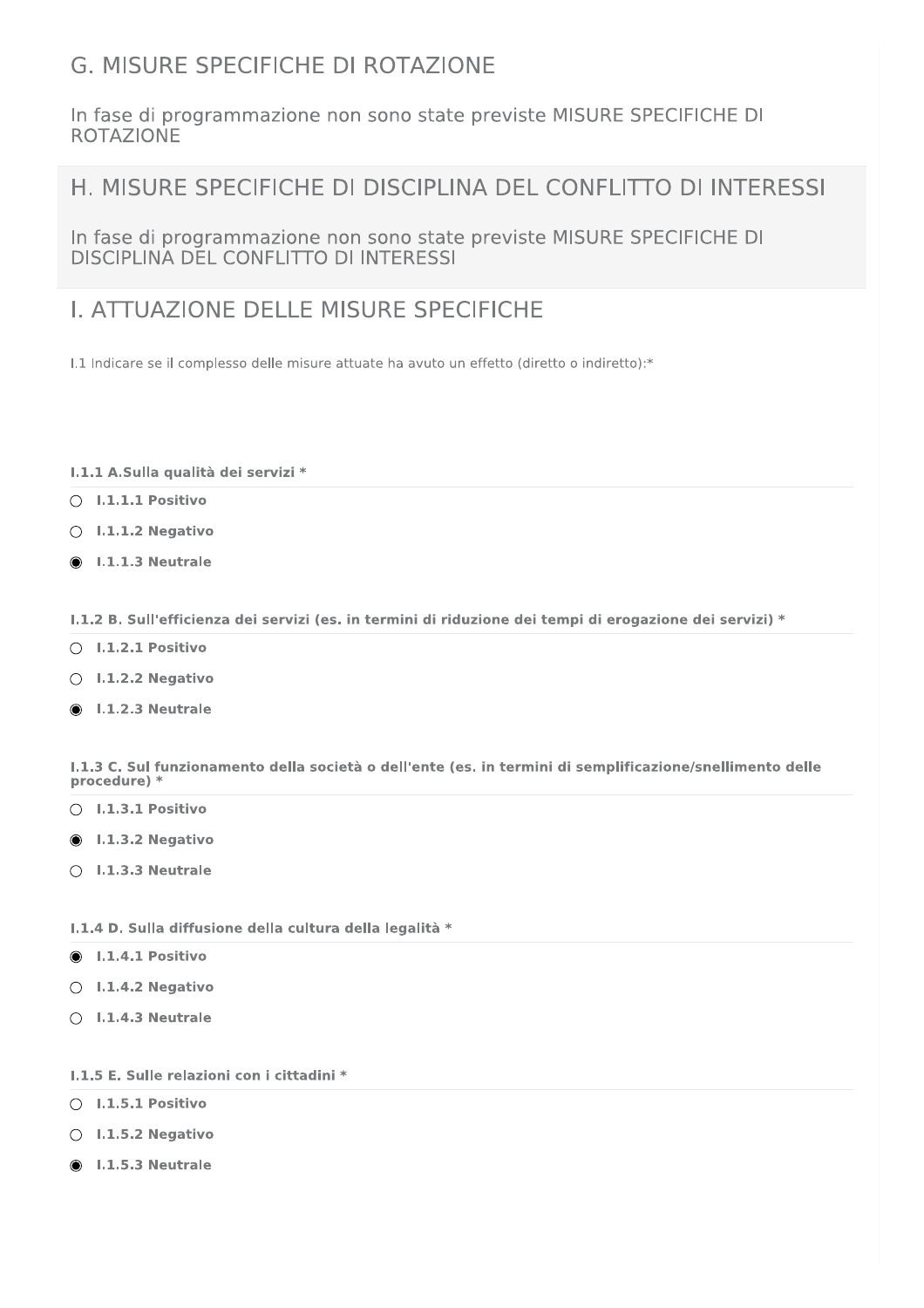- I.1.6 F. Altro (specificare)
- $\bigcirc$  1.1.6.1 Positivo
- $\bigcirc$  1.1.6.2 Negativo
- $\bigcirc$  1.1.6.3 Neutrale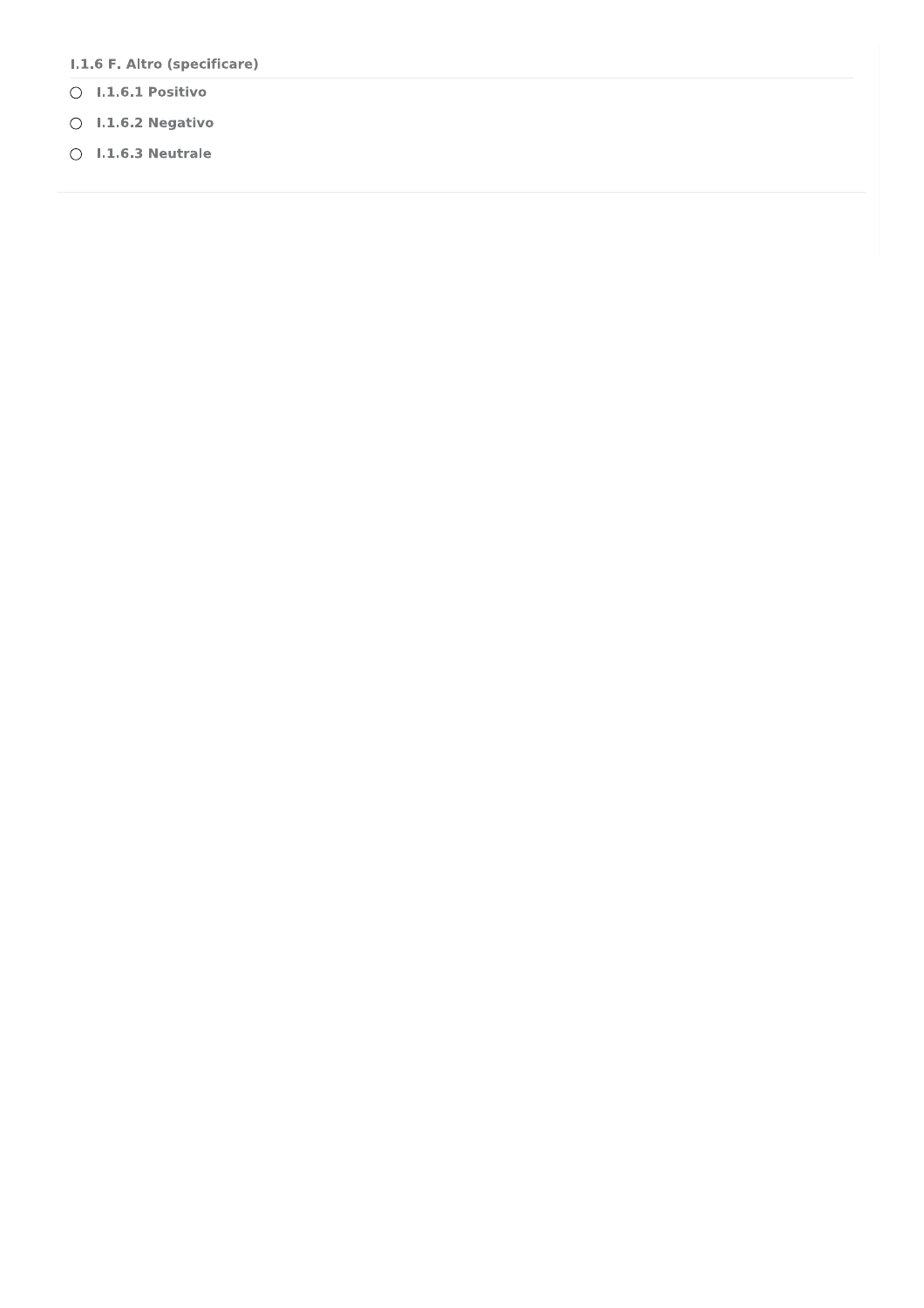# A. GESTIONE DEL RISCHIO

A.1 Indicare se si sono verificati eventi corruttivi nell'anno di riferimento del PTPC (NB; considerare, il più ampio ventaglio possibile di manifestazioni, tra cui, denunce, avvio di procedimenti penali, avvio di procedimenti disciplinari, segnalazioni, etc.) \*

- $\bigcirc$  Si
- **No**

A.3 Indicare se la messa in atto del processo di gestione del rischio ha generato degli effetti: \*

## A.3.1 Sulla consapevolezza del fenomeno corruttivo

- è aumentata  $\bullet$
- $\bigcirc$  è diminuita
- è rimasta invariata

## A.3.2 Sulla capacità di scoprire casi di corruzione

- le à aumentata
- $\bigcirc$  è diminuita
- è rimasta invariata

## A.3.3 Sulla reputazione dell'ente

- $\bigcirc$  è aumentata
- $\bigcirc$  è diminuita
- è rimasta invariata

A.4 Indicare il numero di segnalazioni effettuate dal RPC all'OIV sulle disfunzioni inerenti l'attuazione dei PTPC e la loro natura \*

 $\circ$ 

## A.5 Indicare il numero di segnalazioni effettuate dal RPC all'Organo di Indirizzo Politico e la loro natura \*

 $\bigcirc$ 

## A.6 Indicare se il PTPC è stato elaborato in collaborazione con altre amministrazioni \*

 $\bigcirc$  Si

 $\bullet$  No

**B. ALTRE MISURE**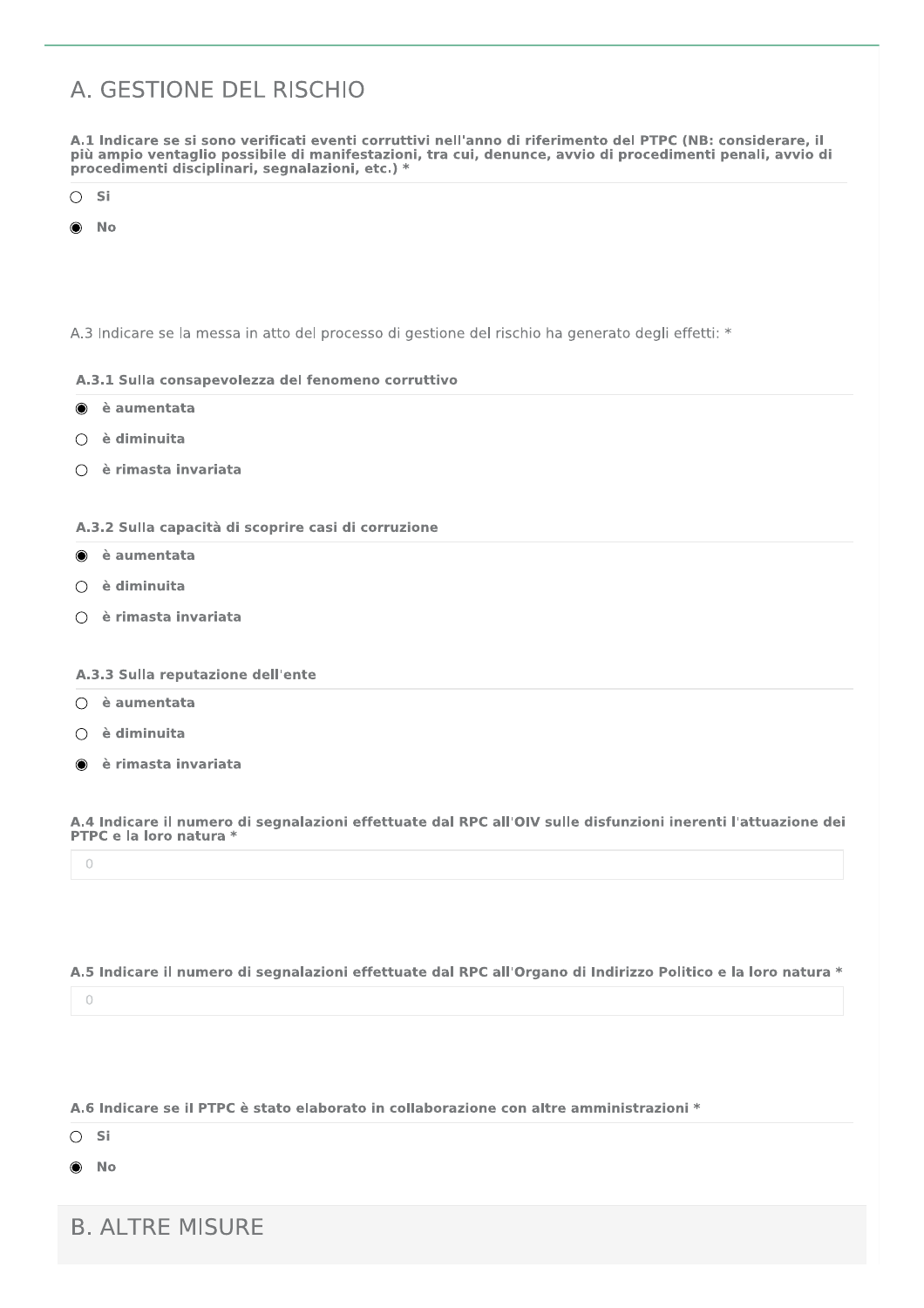|                                                                                                                                                                                                                                                                                                                   | B.1 Indicare se è stata effettuata la rotazione degli incarichi di arbitrato * |  |  |  |  |  |  |
|-------------------------------------------------------------------------------------------------------------------------------------------------------------------------------------------------------------------------------------------------------------------------------------------------------------------|--------------------------------------------------------------------------------|--|--|--|--|--|--|
| $\bigcirc$ Si                                                                                                                                                                                                                                                                                                     |                                                                                |  |  |  |  |  |  |
|                                                                                                                                                                                                                                                                                                                   | $\bullet$ No                                                                   |  |  |  |  |  |  |
|                                                                                                                                                                                                                                                                                                                   |                                                                                |  |  |  |  |  |  |
| B.2 Indicare se sono pervenuti suggerimenti e/o richieste di chiarimenti in merito alla strategia di<br>prevenzione della corruzione dell'ente da parte di soggetti esterni all'amministrazione (es. sulle misure di<br>prevenzione della corruzione adottate da parte di soggetti esterni all'amministrazione) * |                                                                                |  |  |  |  |  |  |
| $\bigcirc$ Si                                                                                                                                                                                                                                                                                                     |                                                                                |  |  |  |  |  |  |
|                                                                                                                                                                                                                                                                                                                   | $\bullet$ No                                                                   |  |  |  |  |  |  |
|                                                                                                                                                                                                                                                                                                                   |                                                                                |  |  |  |  |  |  |

# C. PROCEDIMENTI PENALI

C.1 Indicare se vi sono state denunce a carico di dipendenti dell'amministrazione nell'anno di riferimento del PTPC in esame \*

| $\bigcirc$ Si |  |  |  |  |  |
|---------------|--|--|--|--|--|
| $\bullet$ No  |  |  |  |  |  |

C.2 Indicare se vi sono stati avviati procedimenti penali a carico di dipendenti dell'amministrazione nell'anno di riferimento del PTPC in esame \*

- $\bigcirc$  Si
- **No** ∩

# D. PROCEDIMENTI DISCIPLINARI

D.1 Indicare se nel corso dell'anno di riferimento del PTPC in esame sono stati avviati procedimenti disciplinari riconducibili a fenomeni corruttivi (in senso ampio, non solo per fatti penalmente rilevanti) a carico dei dipendenti \*

- $\bigcirc$  Si
- **No**  $\bullet$

## E. CONSIDERAZIONI GENERALI SULL'IDONEITÀ DELL'ATTUAZIONE DEL PTPCT E SUL RUOLO DEL RPCT

E.1 Indicare lo stato di attuazione del PTPC attraverso una valutazione sintetica del livello effettivo di attuazione del Piano e delle misure in esso contenute \*

- $\bigcirc$  1. Buono
- $O$  2. Medio
- 3. Sufficiente
- $\bigcirc$  4. Non sufficiente